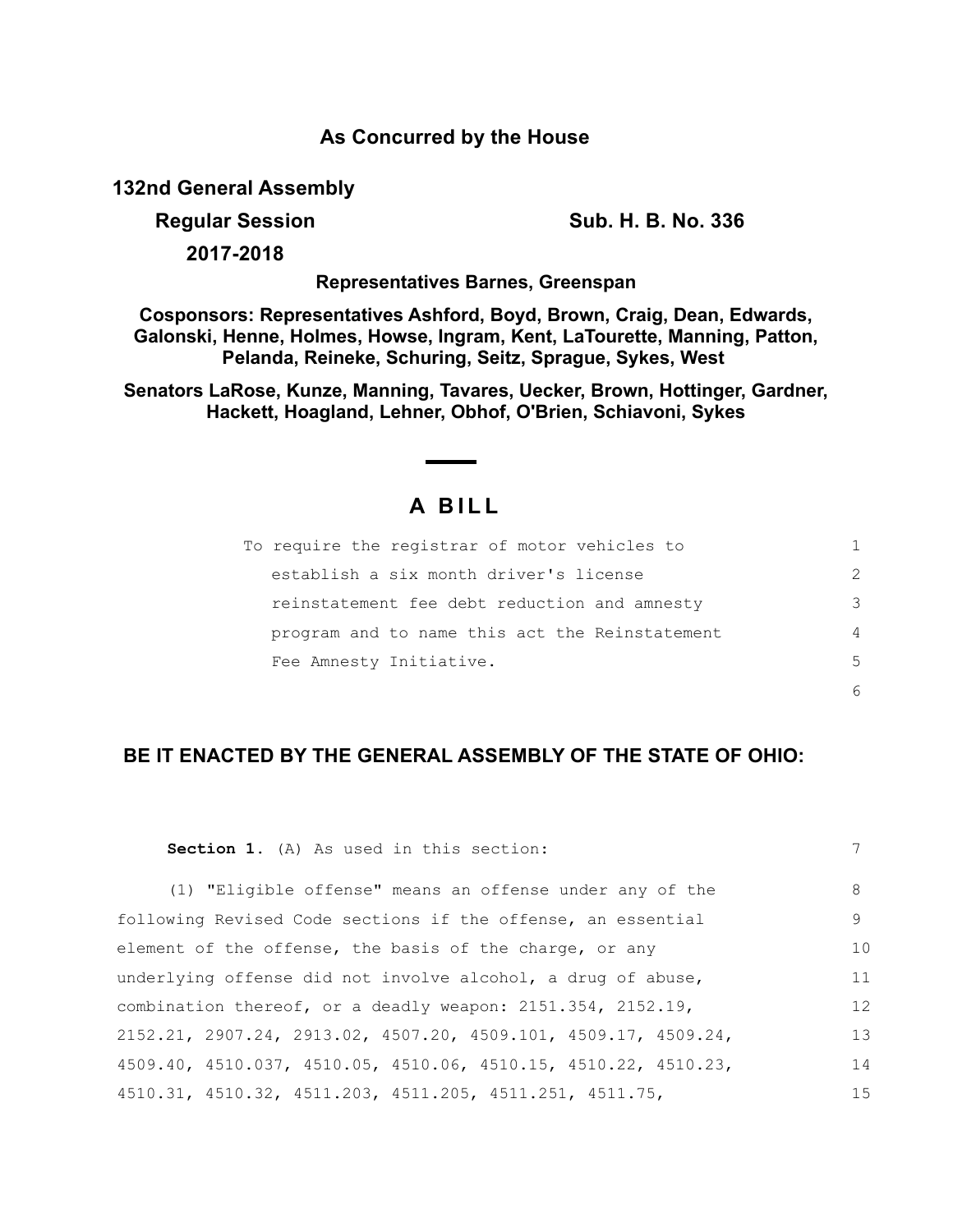4549.02, 4549.021, and 5743.99. (2) "Deadly weapon" has the same meaning as in section 2923.11 of the Revised Code. (3) "Drug of abuse" has the same meaning as in section 4511.181 of the Revised Code. (4) "Complete amnesty" means a waiver of reinstatement fees. (5) "Driver's license or permit" does not include a commercial driver's license or permit. (6) "Indigent" means a person who is a participant in the supplemental nutrition assistance program administered by the department of job and family services pursuant to section 5101.54 of the Revised Code. (B) Not later than ninety days after the effective date of this section, the Registrar of Motor Vehicles shall establish a driver's license reinstatement fee debt reduction and amnesty program. The program shall immediately terminate six months after that effective date. (C) During the period the program is in operation, both of the following apply: (1) A person whose driver's license or permit has been suspended as a result of an eligible offense may apply to the Registrar for driver's license reinstatement fee debt reduction if the person has completed all court-ordered sanctions related 16 17 18 19  $20$ 21 22 23 24 25 26 27 28 29 30 31 32 33 34 35 36 37 38 39

to the eligible offense other than the payment of reinstatement fees and at least eighteen months have expired since the end of the period of suspension ordered by the court. 40 41 42

(2) A person whose driver's license or permit has been

43